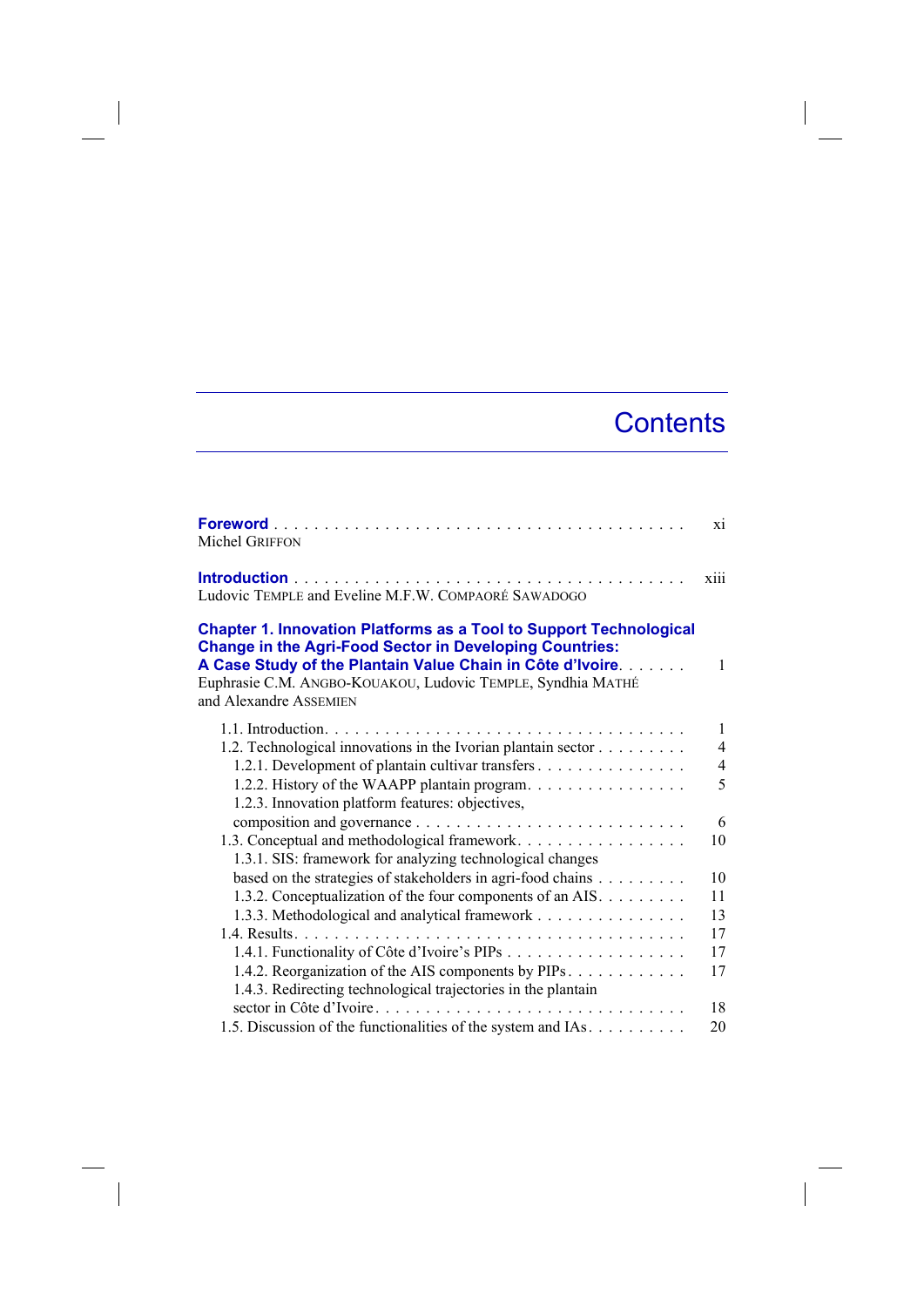vi Innovation Processes in Agro-Ecological Transitions in Developing Countries

 $\overline{\phantom{a}}$ 

 $\overline{\phantom{a}}$ 

 $\overline{\phantom{a}}$ 

 $\begin{array}{c} \hline \end{array}$ 

| 1.5.1. Functionalities of the agricultural SIS for the plantain                                                                                                                                                                                                                                       |                                                          |
|-------------------------------------------------------------------------------------------------------------------------------------------------------------------------------------------------------------------------------------------------------------------------------------------------------|----------------------------------------------------------|
| 1.5.3. Renewal of technological innovation processes                                                                                                                                                                                                                                                  | 20<br>21<br>21<br>22<br>23                               |
| <b>Chapter 2. Biotechnological Cotton in Burkina Faso:</b><br>An Innovation Trajectory in a Development Context [11] [11] An Innovation Trajectory in a Development Context<br>Eveline M.F.W. COMPAORÉ SAWADOGO                                                                                       | 29                                                       |
| 2.2. The rise of biotechnological cotton within a context of persistent                                                                                                                                                                                                                               | 29                                                       |
| 2.3. Institutional mechanisms that led to the adoption of                                                                                                                                                                                                                                             | 33                                                       |
| biotechnological cotton innovation in Burkina Faso<br>2.4. Identification of the actors and their place in the Bt                                                                                                                                                                                     | 34                                                       |
| 2.5. Stabilization of the Bt cotton adoption process<br>2.6. Discussion and conclusion on the failure of Bt                                                                                                                                                                                           | 35<br>35<br>36<br>36<br>37<br>37<br>42<br>43<br>45       |
| <b>Chapter 3. Emergence of a Biofuel Innovation System</b><br>and Production in Burkina Faso: An Analysis of the Determinants                                                                                                                                                                         | 51                                                       |
| <b>Salif DERRA and Ludovic TEMPLE</b>                                                                                                                                                                                                                                                                 |                                                          |
| 3.3. Defining the biofuel innovation and production system.<br>3.4. Incentives for the emergence of the actor system<br>3.4.2. Increased funding for biofuels research<br>3.4.3. Financing of biofuel production projects<br>3.5. Functional analysis of the biofuel innovation and production system | 51<br>52<br>52<br>55<br>56<br>58<br>58<br>59<br>60<br>60 |
| 3.5.1. Creation of a platform for capacity-building                                                                                                                                                                                                                                                   | 60                                                       |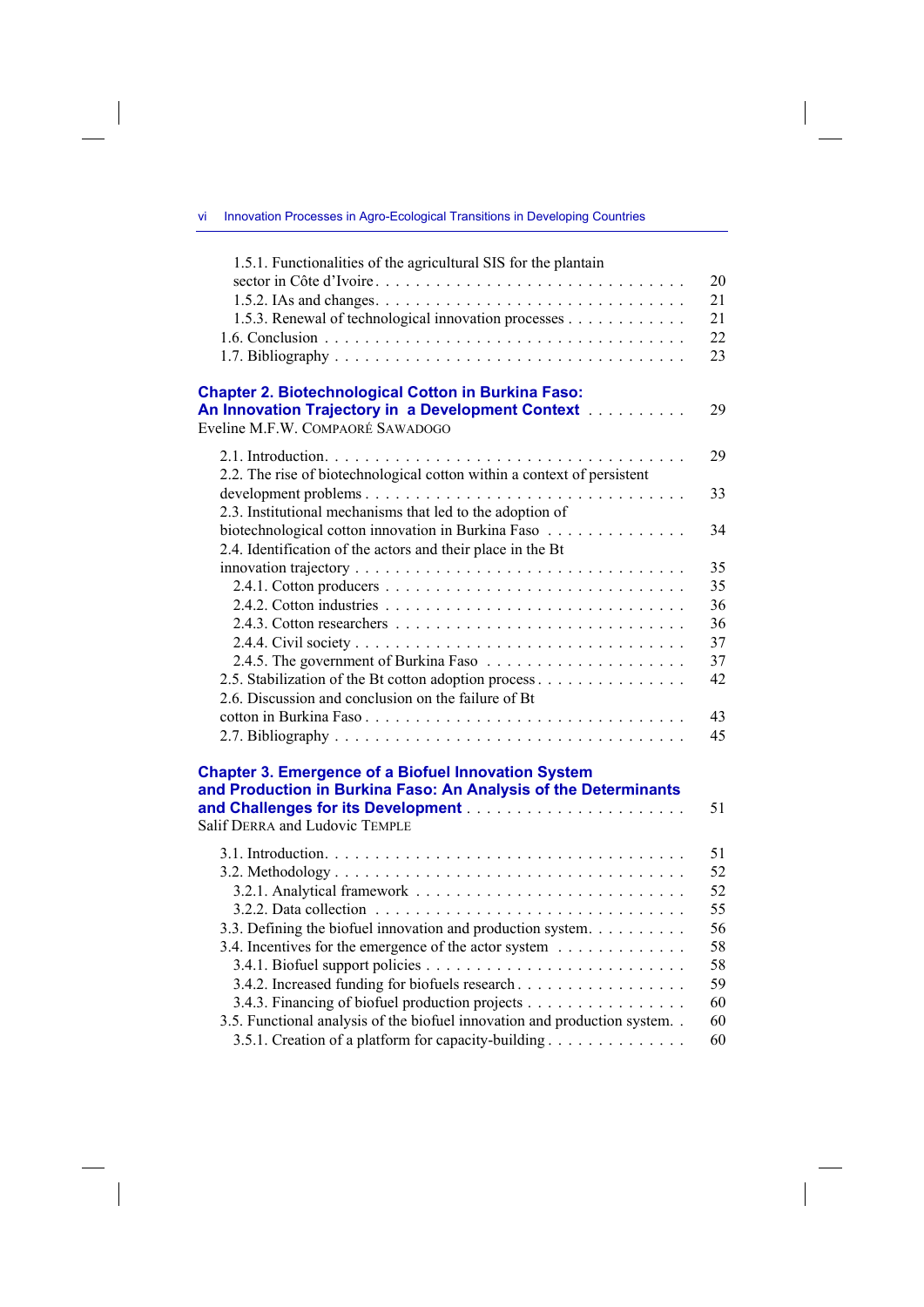$\overline{\phantom{a}}$ 

| 3.5.2. Functioning of the biofuels sector in Burkina Faso              | 61  |
|------------------------------------------------------------------------|-----|
|                                                                        | 62  |
| 3.6. The failures of the biofuel innovation and production system      | 63  |
| 3.6.1. Insufficient knowledge on the consequences of                   |     |
|                                                                        | 63  |
| 3.6.2. Poor interaction within the actor network.                      | 64  |
| 3.6.3. Lack of regulatory frameworks and standards                     | 64  |
| 3.6.4. Apprehension from national and international civil society      | 65  |
|                                                                        | 65  |
|                                                                        | 66  |
| <b>Chapter 4. Trajectories of Innovation in Conservation</b>           |     |
| Agriculture at Lake Alaotra in Madagascar                              | 71  |
| Eric PENOT, Valentin FEVRE and Patricia FLODROPS                       |     |
|                                                                        | 71  |
|                                                                        | 73  |
|                                                                        | 75  |
| 4.4. Status report on the adoption of CA in 2013                       | 76  |
| 4.5. Developments in farming practices and innovations in CA.          | 79  |
| 4.6. A wide variety of growing systems among the early adopters        | 80  |
|                                                                        | 82  |
| 4.7.1. Learning and recombination of knowledge                         | 82  |
| 4.7.2. Empirical example of an evolution towards                       |     |
|                                                                        | 82  |
|                                                                        | 83  |
| 4.8. Contrasting behaviors after project shutdown.                     | 84  |
|                                                                        | 87  |
|                                                                        | 91  |
| <b>Chapter 5. Ecological Transition of an Innovation Model:</b>        |     |
|                                                                        | 95  |
| James BOYER and Ludovic TEMPLE                                         |     |
|                                                                        | 95  |
| 5.2. Conceptual and methodological frameworks                          | 97  |
| 5.2.1. Yam production in Haiti                                         | 97  |
|                                                                        | 97  |
| 5.2.3. A three-phase mechanism for collecting data                     |     |
|                                                                        | 98  |
| 5.3. The diffusionist attempt to transfer Miniset technology in Haiti. | 100 |
| 5.3.1. Emergence of the Miniset technique in Haiti                     | 100 |
| 5.3.2. Orientation based on external research and exogenous elements   | 100 |
| 5.3.3. The diffusionist model's failed attempt at adapting.            | 102 |

 $\overline{\phantom{a}}$ 

 $\begin{array}{c} \begin{array}{c} \end{array} \end{array}$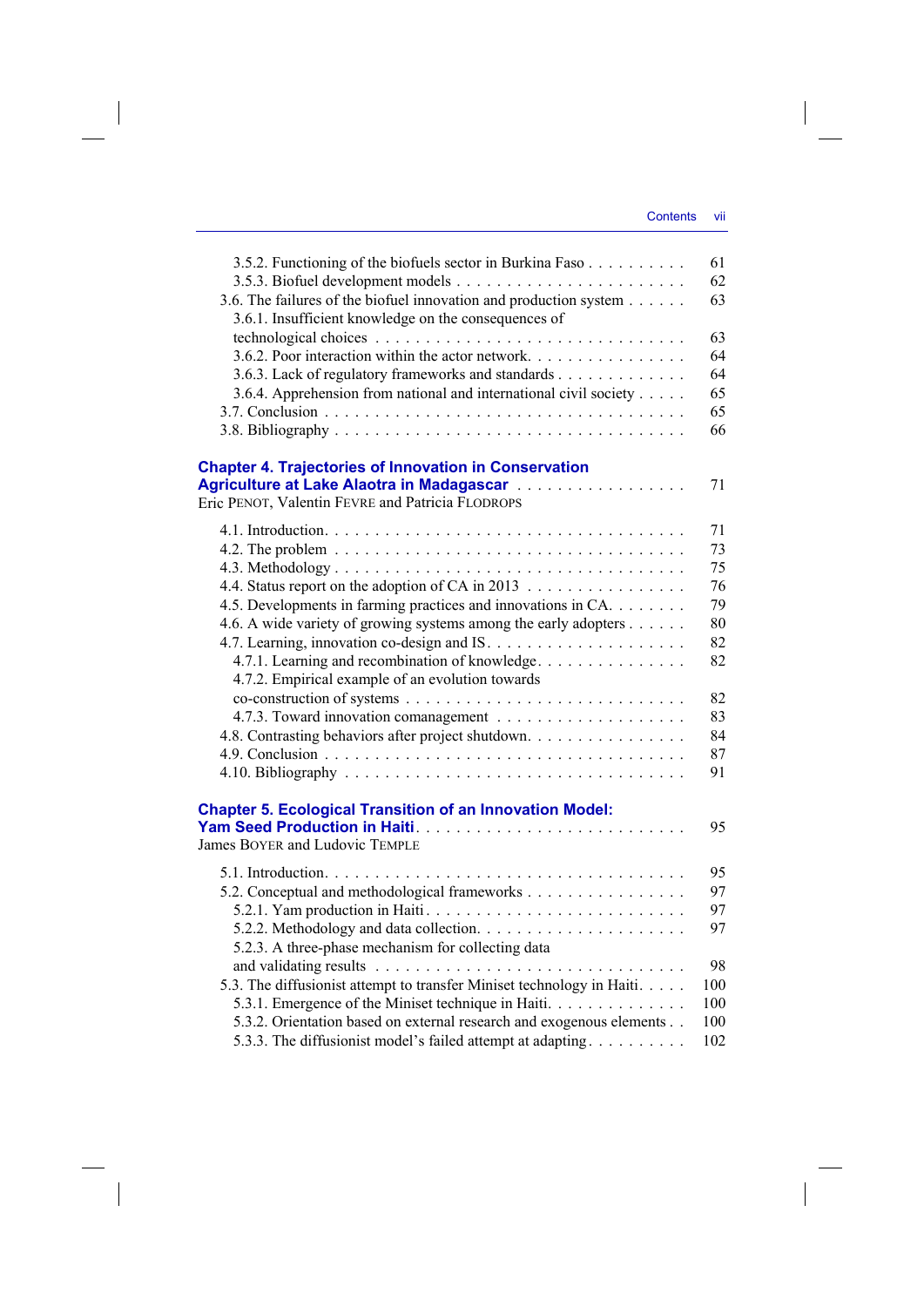5.3.4. Co-constructing adoption: adapting the technology to green the process . . . . . . . . . . . . . . . . . . . . . . . . . . . . . . . . 104 5.4. From adoption results to the socioeconomic impacts of Miniset. . . . . 107 5.4.1. Evolution of the adoption rate  $\ldots \ldots \ldots \ldots \ldots \ldots \ldots \ldots \ldots$  107 5.4.2. Impact on production . . . . . . . . . . . . . . . . . . . . . . . . . . . . 107 5.5. Discussion of the conditions for changing an innovation model . . . . . 109 5.5.1. Miniset: the failure of linear and diffusionist innovation models . . 109 5.5.2. Miniset: a positive contribution to agro-ecological innovation . . . 110 5.5.3. Miniset: a reaffirmation of the importance of action research . . . . 111 5.6. Conclusion . . . . . . . . . . . . . . . . . . . . . . . . . . . . . . . . . . . . 111 5.7. Appendix: characteristics of surveyed areas . . . . . . . . . . . . . . . . 113 5.8. Bibliography . . . . . . . . . . . . . . . . . . . . . . . . . . . . . . . . . . . 115

## **Chapter 6. Diversity of Innovation Processes in the Niayes Market Gardening System (Senegal): Between**

| <b>Conventional Intensification and Agro-Ecological Transition Action</b><br>Patrick DUGUÉ, Isabelle MICHEL, Victor KETTELA and Serge SIMON | 117 |
|---------------------------------------------------------------------------------------------------------------------------------------------|-----|
|                                                                                                                                             | 117 |
|                                                                                                                                             | 119 |
|                                                                                                                                             | 120 |
|                                                                                                                                             | 120 |
|                                                                                                                                             | 122 |
| 6.4. Results: diversity of technical innovation processes                                                                                   | 124 |
| 6.4.1. Adoption and adaptation of an innovation from large                                                                                  |     |
| capital-intensive farms: drip irrigation and electric pumping $\ldots \ldots$                                                               | 124 |
| 6.4.2. An innovation process led by a development operator:                                                                                 |     |
| the use of biopesticides and organic manure                                                                                                 | 125 |
| 6.4.3. Poorly visible innovations carried forward by market gardeners                                                                       | 128 |
|                                                                                                                                             | 131 |
| 6.5.1. Recognizing the innovation capacities of farmers.                                                                                    | 131 |
| 6.5.2. Why should agronomists be interested in farming innovation?                                                                          | 132 |
| 6.5.3. How to support innovation processes? $\ldots$                                                                                        | 135 |
|                                                                                                                                             | 136 |
|                                                                                                                                             | 137 |
| Jean-Marc BOUSSARD                                                                                                                          | 141 |
|                                                                                                                                             | 141 |
| 7.2. How to improve the food production capacity of sub-Saharan Africa.                                                                     | 143 |
|                                                                                                                                             | 145 |

7.4. Agricultural prices south of the Sahara . . . . . . . . . . . . . . . . . . . 149